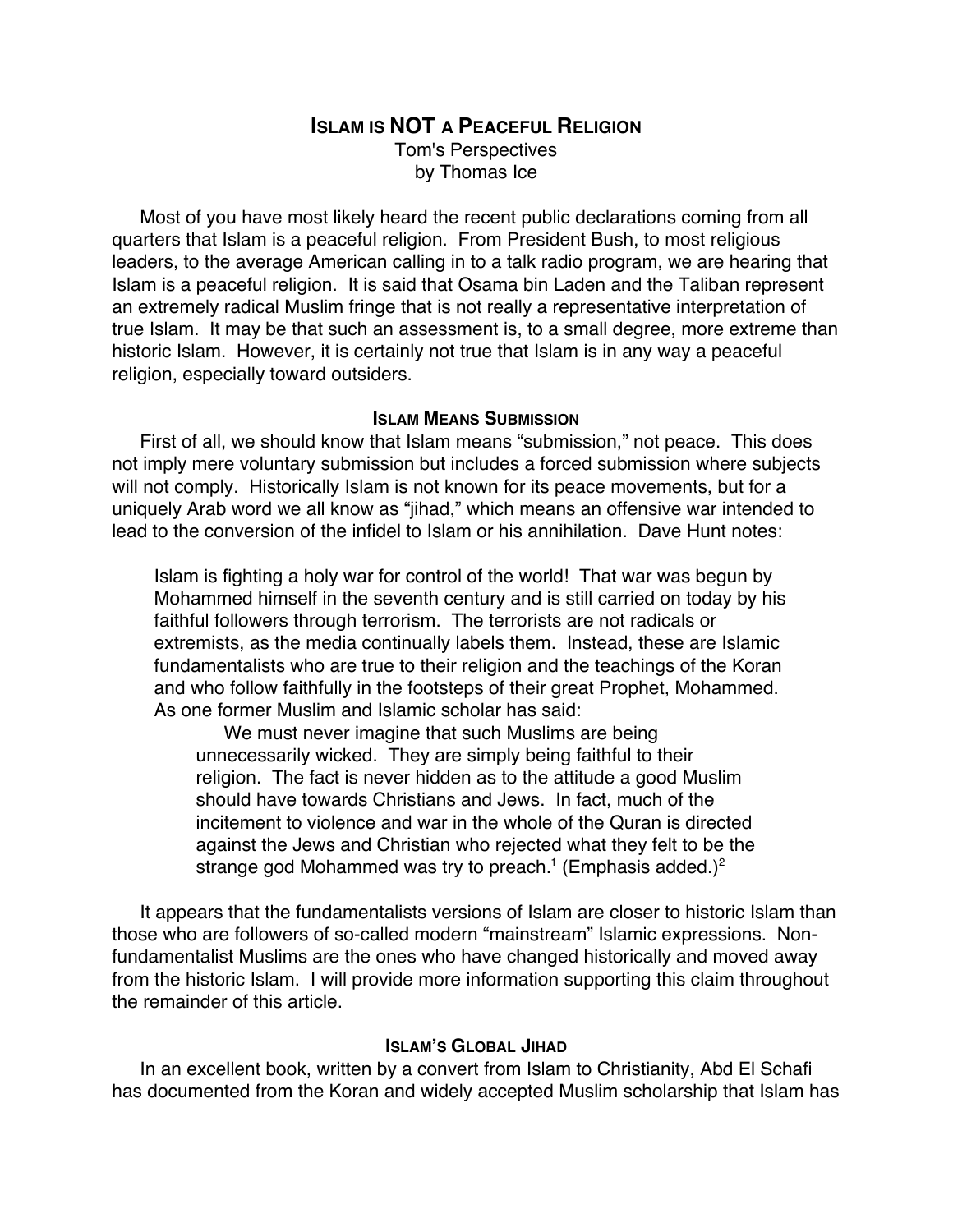always been and continues to be a religion spread by force, not through peaceful means or persuasion. His book, Behind The Veil: Unmasking Islam is the work of a team of Christian converts from Islam that base their research and conclusions on the work of nothing but mainstream Muslims, both ancient and modern, from Saudi Arabia, Egypt and other Middle Eastern Islamic countries.<sup>3</sup> El Schafi says,

Muhammad and his successors initiated offensive wars against peaceful countries in order to impose Islam by force as well as to seize the abundance of these lands. Their objective was to capture women and children and to put an end to the poverty and hunger from which Arab Muslims suffered. So, Islam was imposed upon Syria, Jordan, Palestine (Jerusalem), Egypt, Libya, Iraq, Iran, all of North Africa, some parts of India and China, and later Spain.<sup>4</sup>

For those familiar with Muhammad's rise to power will also realize that Islam rose to the fore as a result of military conquest upon the so-called "holy land" of the Arabian Peninsula. El Schafi adds the following information about the militant nature of historic Islam in the following:

Undoubtedly, the concept of an offensive war to spread the faith is a genuine Islamic concept; it is known as a Holy War for the sake of God. We will see what Muslim scholars have explicitly determined that this is the essence of Islam. They also indicate that if sufficient military power is available to Islamic countries, they ought to attack all other countries in order to force them to embrace Islam (as well as all the Caliphs who succeeded him) called for holy wars. All scholars and lawyers acknowledge that.<sup>5</sup>

### **DIRECT QUOTES FROM THE KORAN**

Anyone with even a casual acquaintance with Islam knows that the Koran is the authoritative scripture for the Muslim. Yet observe the many direct quotes from the Koran advocating militancy toward the non-Muslim. There are probably more that could be cited, but these are some that this novice was able to glean from Islam's Holy Book.

But when the forbidden months are past, then fight and slay the Pagans wherever ye find them. And seize them, beleaguer them. Lie in wait for the in every stratagem of war; but if they repent, and establish regular prayers and practice regular charity, then open the way for them: For Allah is Oft-Forgiving, Most Merciful. (Surah 9:5)6

Fight those who believe not in Allah nor the Last Day, nor hold that forbidden which hath been forbidden by Allah and His Apostle, nor acknowledge the Religion of Truth, even if they are of the people of the Book, until they pay the Jizya with will submission, and feel themselves subdued. (Surah 9:29)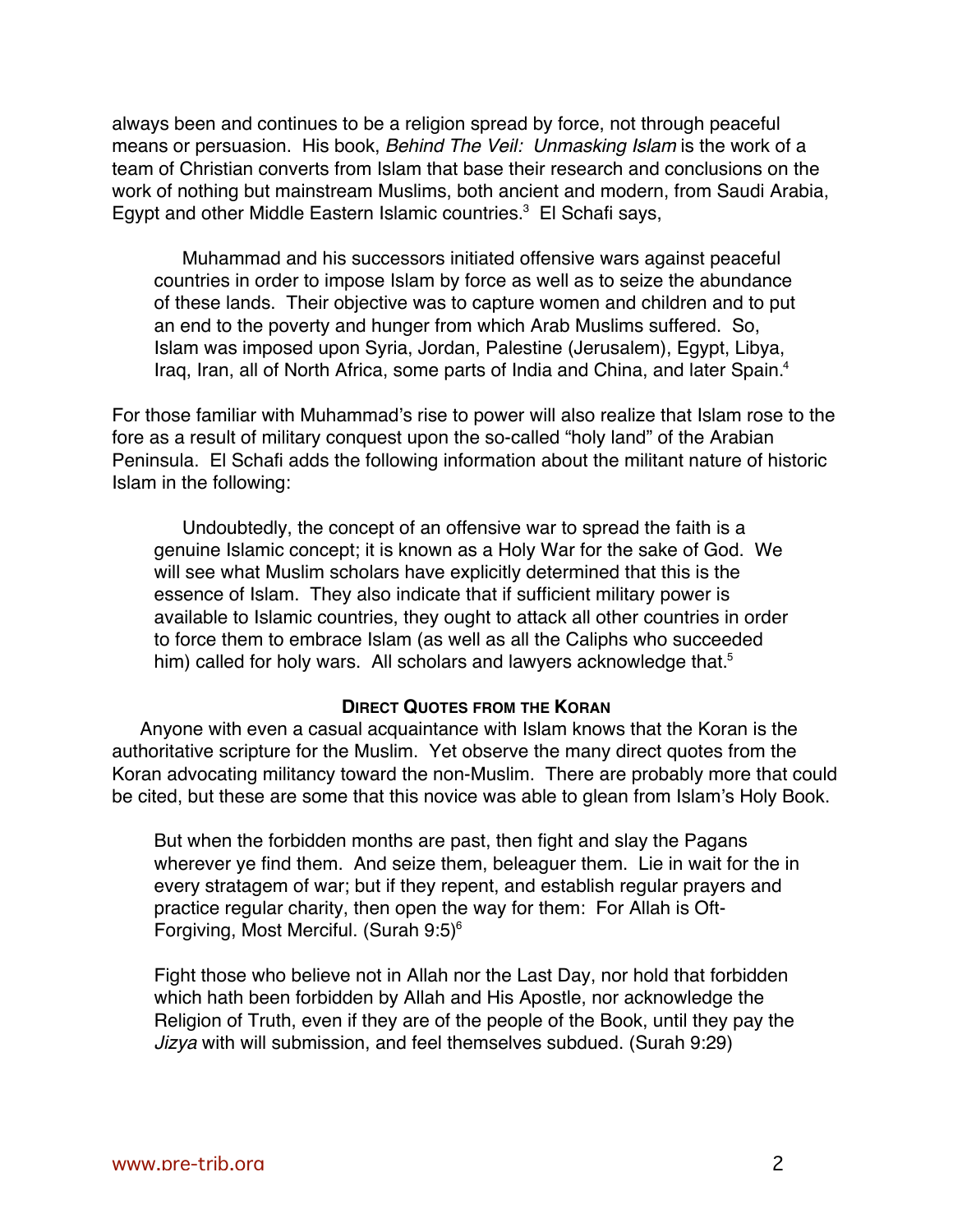Go forth, light-armed and heavy-armed, and strive and struggle with your goods and your persons, in the Cause of Allah. (Surah 9:41)

The infidel is to be "killed or crucified, or have their hands and feet on alternate sides cut off, or will be expelled out of the land . . . and in the hereafter theirs will be an awful doom." (Surah 5:33)

Fight in the way of Allah against those who fight against you, but begin not hostilities. Lo! Allah loveth no aggressors. And slay them wherever you find them, and drive them out of the places whence they drove you out. . . . But if they desist, then lo! Allah is forgiving, merciful. (Surah 2:190-92)

Fight against such of those who have been given the Scripture as believe not in Allah nor the Last Day. . . . Go forth, light-armed and heavy-armed, and strive with your wealth and your lives in the way of Allah! ( Surah 2:29, 41)

Those who believe do battle for the cause of Allah; and those who reject the faith do battle for the cause of evil. So fight ye against the friends of Satan. (Surah 4:76)

### **MUHAMMAD AND THE ORIGIN OF ISLAM**

It should not be surprising in the least to those familiar with the Koran and those with a knowledge of the genesis of this militant religion, that Islam was planted by Muhammad with the sword, not a philosophy or ethic of peace. El Schafi provides the following synopsis of the bloody beginnings of the Islamic religion:

Even the Muslim reader will be astonished to learn how cruel and brutal Muhammad was as he tortured his captives with fire, then killed them and took their wives as bond maids and wives for himself as well as for his companions. Had anyone dared to write defamatory poetry about him, the poet would have been assassinated whether a centenarian or a nursing mother. . . .

Following Muhammad's death, his companions fought each other in relentless, savage wars. Competing for authority and out of deeply rooted hatred, Muhammad's relatives and closest friends sacrificed and slaughtered on another. . . .

All these historical facts are agreed upon by all Muslim scholars and historians according to the references which will be mentioned in detail.

No wonder that we see Moslems these days fighting with each other. In fact, these wars and hostilities spring from the heart of the teachings of Islam since it calls for the use of force to combat wrongdoing, as Muhammad's relatives did with one another. It was Muhammad who said that "whoever sees an abomination must straighten it with his hands."" Saddam Hussein repeated and relied upon this saying of Muhammad in his attack on Kuwait's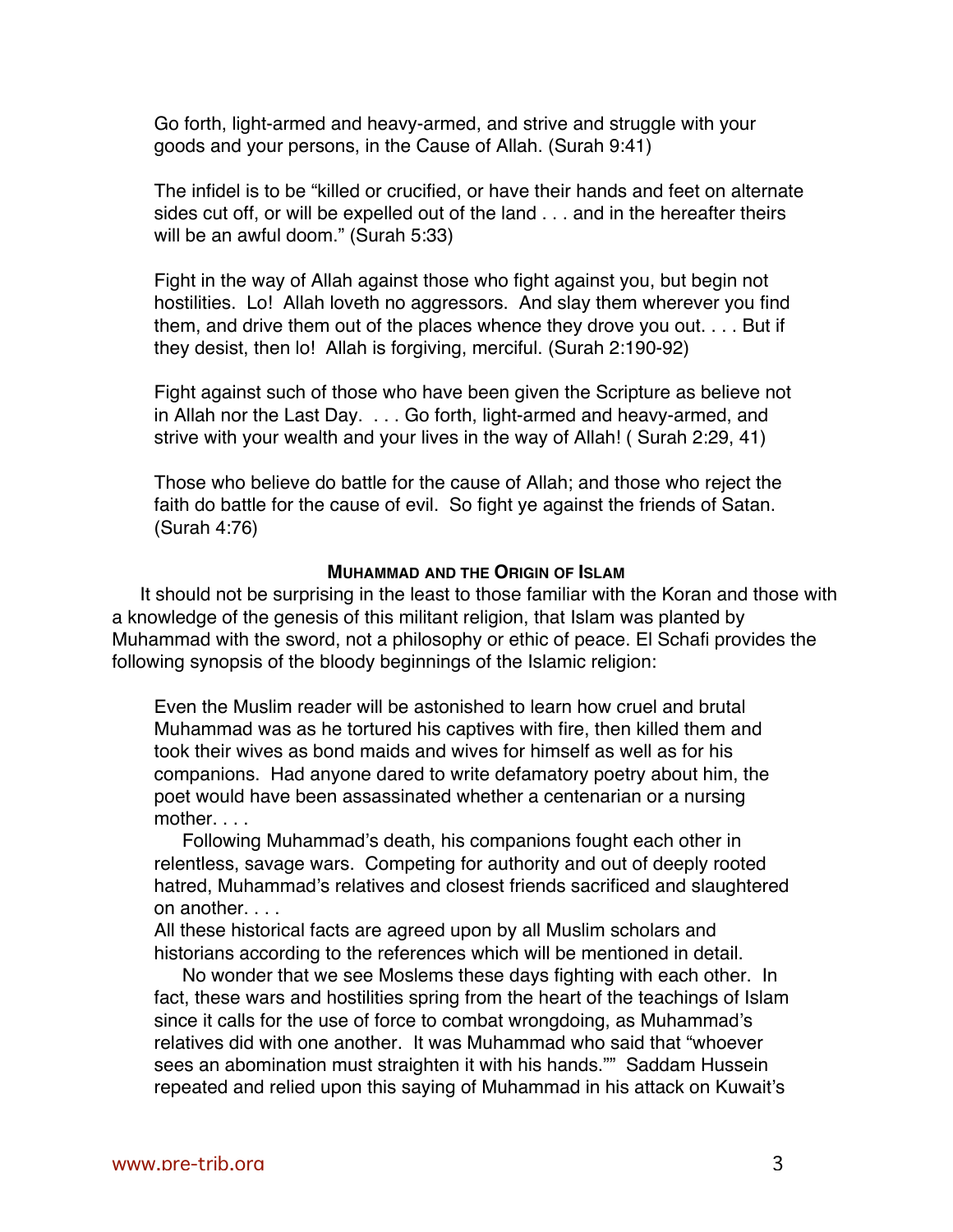ruling family. Muslim brotherhood in Egypt depended upon this saying when they killed Anwar El Sadat.<sup>7</sup>

Muhammad founded Islam with the sword. His followers maintained Islamic rule with the sword. Subsequent generations have always spread Islam's oppressive rule beyond the Arabian Peninsula with the sword. One cannot be a true follower of Islam without holding to the tenants of the Koran, which also advocates forced submission to its rule. How can anyone who knows much about Islam deny this?

## **SECULAR WESTERNERS**

Why are so many in the United States and the West inclined to want to believe that Islam is a peaceful religion and not the militant movement that desires to conquer the world through Jihad? In general, it is most likely because of liberal enlightenment beliefs that dominate their mindset. Just as liberals change Christianity from something that includes the literal Word of God in the Bible that has occurred literally in history to the words of man that contain human ideas and universal human ethics. Western Muslims are often "liberal," by Middle Eastern standards, in their interpretations of Islam. Just as liberal "Christians" deny direct biblical statements and reinterpret Christianity as something that they want it to be, so also do Muslims, primarily in the West. It is only in this way can anyone could attempt to represent Islam as a peaceful religion.

Obviously there are political motives behind President Bush and his administration that have given rise to their many statements that Islam is a peaceful religion. Yet such is simply not the case. If our American administration is going to truly defeat Islamic terrorism, they are going to have to face the fact that it is driven by a historic Muslim belief in holy war as a means of spreading their religion.

#### **CONCLUSION**

Biblical Christianity does not advocate the use of the sword to spread its message of forgiveness from sin by faith alone in Christ alone. The Bible advocates propagation of its message through the preaching of the gospel and verbal persuasion. Of course, Christians have the secret weapons of prayer and the Holy Spirit that works behind the scene in conjunction with the preaching of the gospel.

Is Christianity a religion of peace? Christianity is a religion of peace to those who come to know the grace of God through belief in the gospel message. Christianity is a peaceful religion in that Scripture does not advocate the spread of its message in any way through the sword, but with words only. However, the Bible clearly does teach that God, not mankind, will judge those who reject the gospel message of Jesus, His Son. Paul says the following in 2 Thessalonians 1:6-10: "For after all it is only just for God to repay with affliction those who afflict you, and to give relief to you who are afflicted and to us as well when the Lord Jesus shall be revealed from heaven with His mighty angels in flaming fire, dealing out retribution to those who do not know God and to those who do not obey the gospel of our Lord Jesus. And these will pay the penalty of eternal destruction, away from the presence of the Lord and from the glory of His power, when He comes to be glorified in His saints on that day, and to be marveled at among all who